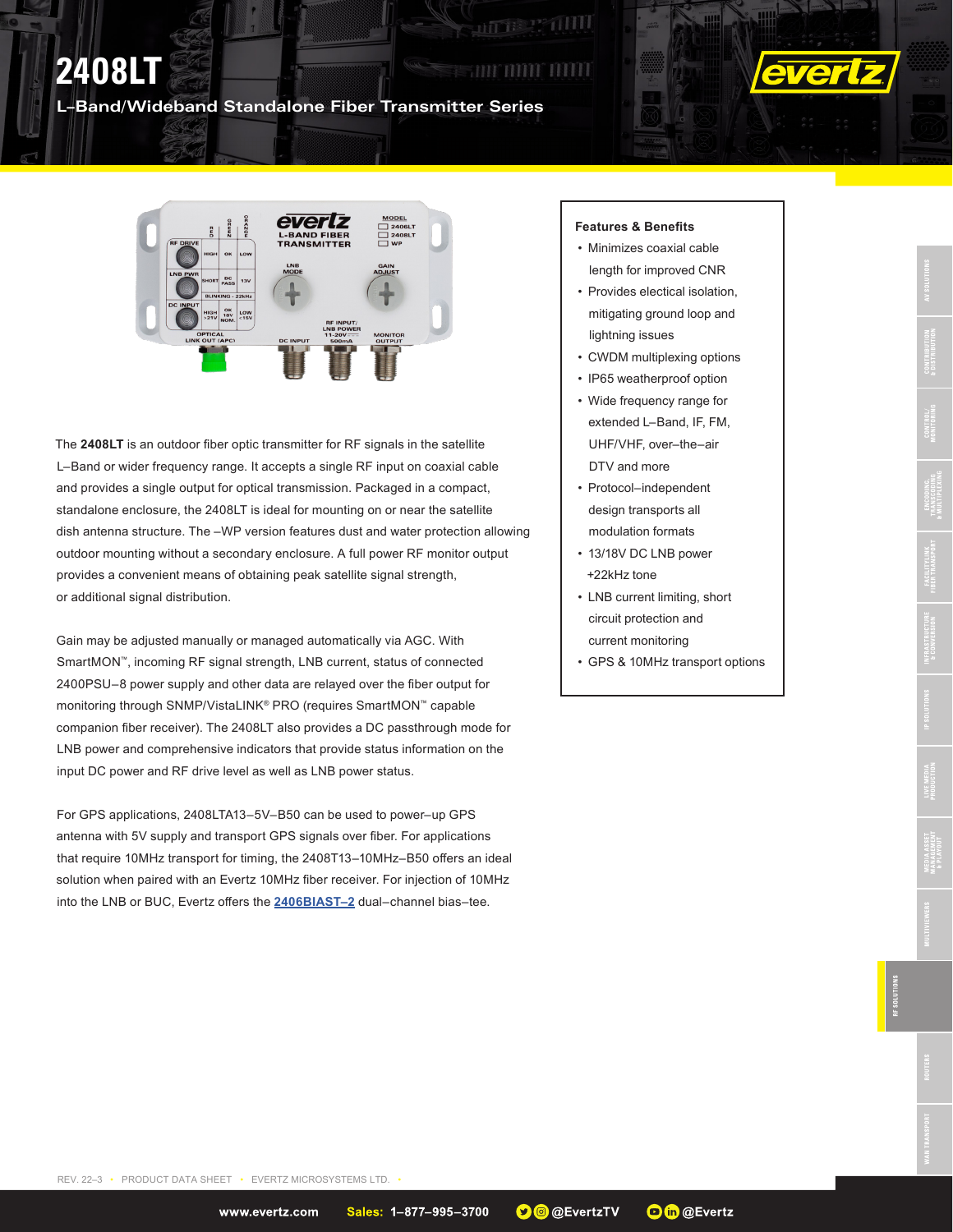# **2408LT**

### **SETION IN THE SET OF THE PAID**

**ALLE SE DILL** 

**L–Band/Wideband Standalone Fiber Transmitter Series**



 $\sum$ 

Milli

**Section** 

Y

#### **Specifications RF Input:** Number of Inputs:<br>Connector: F–Type (50 $\Omega$ BNC optional) Conductor Range: 23–18 AWG (0.26–0.82 mm2 ) Input Impedance: 75Ω (50Ω optional) Frequency Range: 88–3000MHz Return Loss: *88–500MHz:* > 11dB *500MHz–3GHz:* > 15dB Input Power Range: -10dBm to -60dBm Manu. Gain Range: +2 to +30dB in 2dB steps AGC Hold Range: -8 to -38dBm ± 2dBm<br>Input IP3: +10dBm Input IP3:<br>IMD:  $<$  -55dBc at -15dB input and min. gain LNB Power:<br>Voltage: 13V DC, 18V DC, off (selectable)<br>500mA Current:<br>Protection: Protection: Short circuit, current limited<br>
LO Control: 22kHz on/off (selectable) 22kHz on/off (selectable) **RF Monitor Output:** Number of Outputs:1 Connector: F–Type (50Ω BNC optional) Conductor Range: 23–18 AWG (0.26–0.82 mm2 ) Output Impedance: 75Ω (50Ω optional)<br>Return Loss: > 15dB Return Loss: Frequency Range:<br>Output Level: Within –2dB of input signal **Optical Output:** Number of Outputs:1<br>Connector: F Female FC/APC Operating Wavelength:<br>Standard: 131 *Standard:* 1310nm DFB *CWDM:* 1270–1610nm Output Power: *Standard 1310nm:* +2dBm  $CWDM$ **RF System Performance 2408LT+7708LRA pair:** Flatness: *950–2150MHz:* ± 1.5dB *88MHz–3GHz:* ± 2.0dB, ± 0.25dB on 36MHz BW to 2.3GHz Gain Variation over Temperature:  $± 2dB$  (from -20 $^{\circ}$  to 70 $^{\circ}$ C) **10MHz Performance 2408T13–10MHz+7708R–10MHz pair:** Manu. Gain Range: -5 to +10dB Input Power Range: +10 to -40dBm  $+29dB$ Harmonic Rejection:+60dB **DC Input:** Voltage: +18V DC nominal, +11 to +20V DC range (>LNB min. input voltage req. when powering an LNB) Power: 2W max. excluding LNB Power Connector: F–Type Conductor Range: 23–18 AWG (0.26–0.82 mm2 )



| <b>Ordering Information</b>                                                           |                                                                                          |
|---------------------------------------------------------------------------------------|------------------------------------------------------------------------------------------|
| 2408LT13                                                                              | L-Band Standalone Fiber Transmitter with VistaLINK and SmartMON, FC/APC fiber connectors |
| 2408T13-10MHz-B50                                                                     | Standalone 10Mhz RF over Fiber Transmitter, 1310nm DFB laser, 50 Ohm BNC connectors      |
| 2408LTA13-5V-B50                                                                      | Standalone L-Band fiber transmitter, 1310nm DFB laser, 5VDC powering for GPS antenna.    |
|                                                                                       | 50 Ohm BNC Connectors                                                                    |
| 2408LTxx                                                                              | 2408LTxx L-Band Standalone Fiber Transmitter with SmartMON, CWDM DFB laser,              |
|                                                                                       | FC/APC fiber connectors (Wavelength 27 to 61)                                            |
| 2408Txx-10MHz-B50                                                                     | Standalone 10Mhz RF over Fiber Transmitter, CWDM DFB laser, FC/APC,                      |
|                                                                                       | 50 Ohm BNC connectors                                                                    |
|                                                                                       |                                                                                          |
| <b>Ordering Options:</b>                                                              |                                                                                          |
| $+ PS$                                                                                | 18VDC external power supply, 100-240V AC auto-ranging input, indoor mounting             |
|                                                                                       | with F-Type connector                                                                    |
| -WP                                                                                   | Weatherproof                                                                             |
|                                                                                       |                                                                                          |
| Connector and Impedance Options: (note: standard RF connectors are $75\Omega$ F-Type) |                                                                                          |
| -B50                                                                                  | 50 Ohm BNC connectors                                                                    |
| <b>-S50</b>                                                                           | 50 Ohm SMA connectors                                                                    |
|                                                                                       |                                                                                          |
|                                                                                       |                                                                                          |

**O**th @Evertz **O**@ @EvertzTV www.evertz.com Sales: 1-877-995-3700